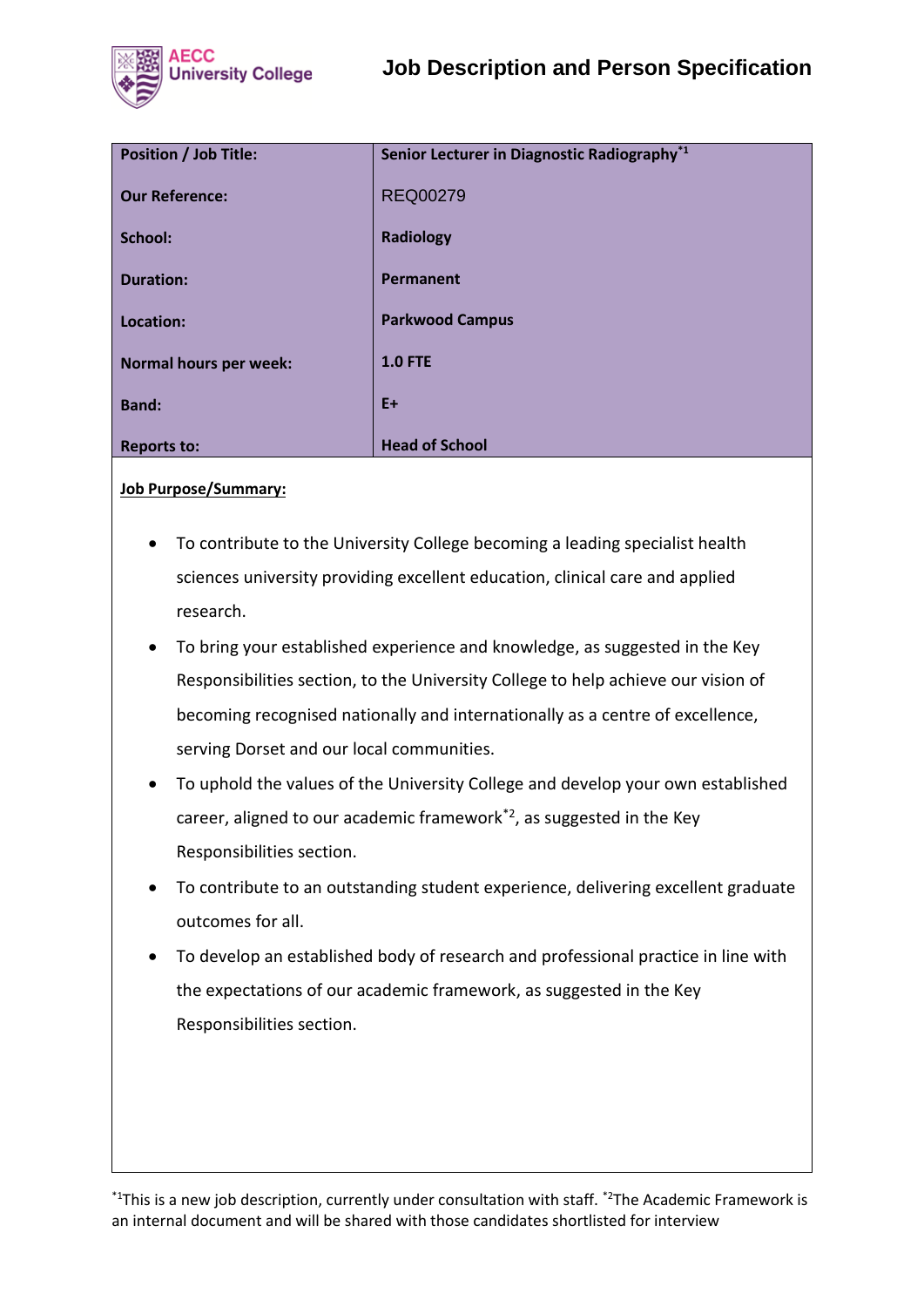**AECC University College** 

**Values:**



- Caring
- Professional
- Passionate
- Inclusive
- Collaborative

**Main Responsibilities/Key Tasks for Senior Lecturer:**

# **Values**

- Uphold the five values of AECC University College at all times.
- Lead others by example to contribute to an enhanced student or external stakeholder experience.
- Lead others within the school on achieving the relevant strategic aims of the University College by inspirational practice.

# **Education**

• Demonstrate established evidence of educational delivery and good practice as defined in the academic framework.

# **This might include, for example:**

- a) Attendance of relevant training and induction sessions.
- b) Satisfactory unit delivery including both teaching and assessment.
- c) Engagement with assessment boards and programme team meetings.
- d) Satisfactory peer observation of teaching.
- e) Positive teacher/subject/course evaluations.
- f) Developing examples of good practice adopted by others.
- g) Positive learning outcomes as evidenced by such things as retention and pass rates; student prizes and projects.
- h) Number of successful undergraduate or taught postgraduate research project completions.
- i) Institutional or national teaching awards.
- Make an established contribution, both as an individual and as part of a programme/framework team, to an enhanced student experience through educational enhancement activity as defined in the academic framework.

# **This might include, for example:**

- a) Innovation around student engagement.
- b) Example of recognised good practice being adopted by colleagues within your School.
- c) Individual and leadership of team-based enhancement initiatives.
- d) Leadership of extracurricular activity.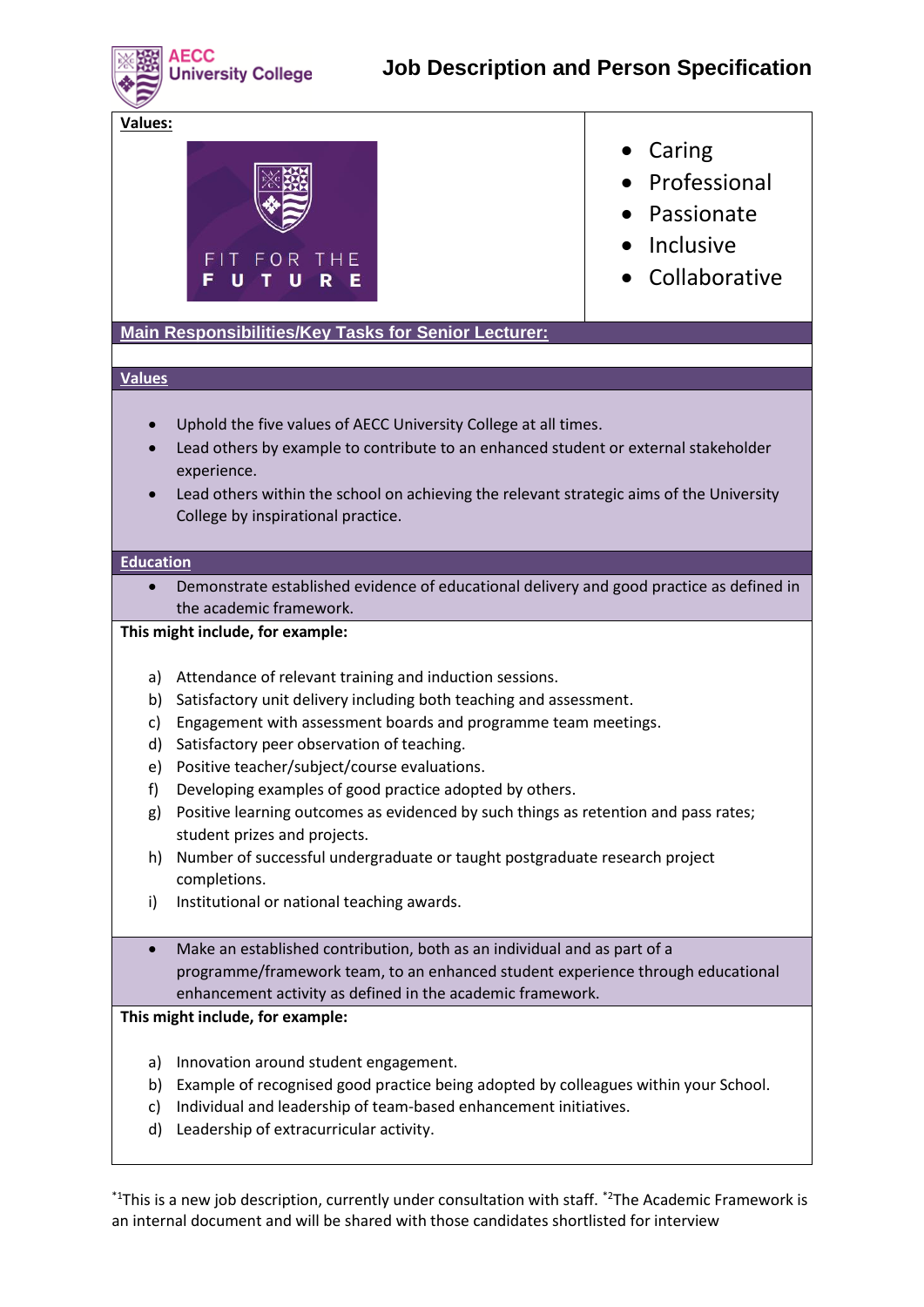

**AECC** 

• Make an established contribution to curriculum innovation and use of educational technology and simulation as defined in the academic framework.

# **This might include, for example:**

**University College** 

- a) Developing new units and components thereof.
- b) Innovations around such things as curriculum design, delivery and assessment that are commended via peer adoption or by external examiners.
- c) Use of learning platforms as appropriate including but not restricted to Moodle.
- d) Contributing to programme revisions and/or the development of new programmes via team meetings and attendance as appropriate at validation events.
- e) Evaluation of new curriculum and/or learning technologies.
- f) Prizes and commendations for curriculum innovation and use of e-technology.
- g) Successful introduction and development of major curriculum innovations including new programmes.
- h) Development of new programme accreditations and enhancements.
- i) Development of international educational partnerships.
- Make an established contribution to education in your academic subject area at this level could include.

# **This might include, for example:**

- a) Unit leadership and appropriate administration.
- b) Course Leader or similar roles.
- c) Framework leadership of small and simple structures
- d) Participation/leadership in open days and direct educational recruitment activity including international trade missions.
- e) Participate in the development of international partnerships around education.
- f) Lead/contribute to curriculum design and validation both within your own discipline area and in others.
- g) Participating in peer teaching observation.
- h) Active role in Academic Quality processes, such as Scrutiny Group.
- i) Membership of Academic Quality working groups, Education committee, Student Experience committee or ASQC and other such committees and working group.
- j) Membership of AECC wide educational working groups.
- Successfully undertake leadership roles as required by the Head of School e.g. Framework Leader or Course Leader, Education Lead or Research Lead.

# **This might include, for example:**

- a) Engaging with Advance HE, such as becoming an HEA Fellow as appropriate to level of experience.
- b) Participating in external learning and teaching events.
- c) Act as external examiner for taught programmes at other HEI's.
- d) Applying/receiving for institutional teaching awards.
- e) Applying/receiving internal grants for learning and teaching projects.
- f) Development and support of placement activity including coordinating roles within Schools.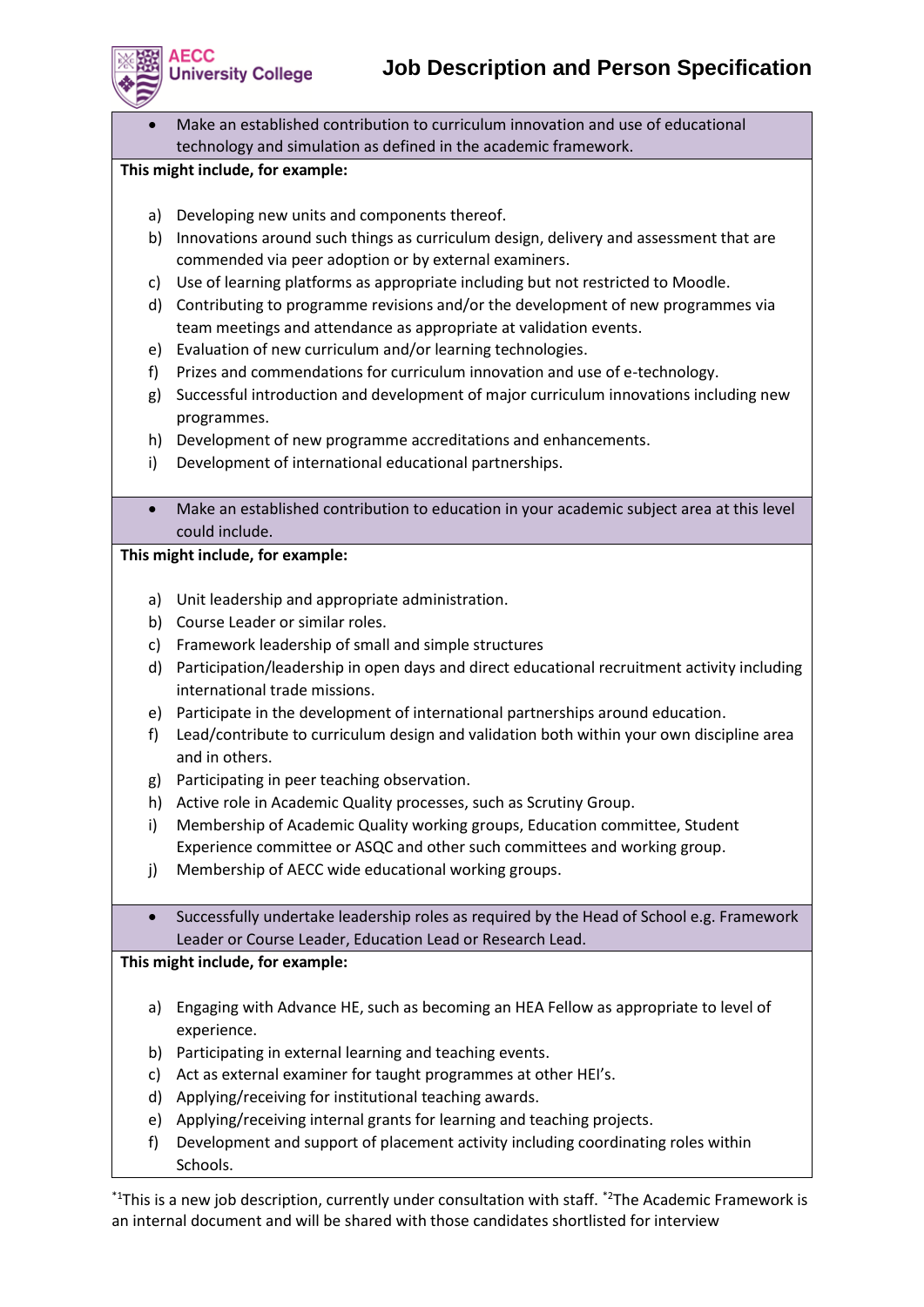

**\ECC** 

g) Activity linked directly to the student employability and excellent graduate outcomes.

**Research**

• Maintain an established body of published work relevant to your discipline and aligned to the Research Strategy of the University College, building international recognition, as defined in the Academic Career Framework.

#### **This might include, for example:**

**Jniversity College** 

- a) An established body of published work commensurate with discipline and sector norms validated by external benchmarks.
- b) Clear evidence of regular submission of output for publication. Numbers will vary with disciplines but the benchmarks of at least two peer reviewed journal publications (or equivalent) per year or a book every two years is provided in way of guidance.
- c) For professional disciplines between 3 and 4 publication in professional outlets.
- d) Publication of textbooks, professional manuals/books and technical reports.
- e) Evidence annually of at least two conference presentations.
- f) Evidence of active publishing/collaboration with students and international colleagues with at least two co-authored publications with a student or international colleague every three years.
- Continue to have an established track record of external research and knowledge exchange bids as defined in the Academic Career Framework.

**This might include, for example:**

- a) Submission of more than one external quality approved RKE bids per annum as Co- or Principal Investigator. This might include such things as research council/charity projects, contract research, consultancy or KTP applications.
- b) Submission of more than one external research and knowledge exchange bids with colleagues within or beyond AECC University College as a co-investigator or collaborator/contributor.
- c) Successful applications for internal research and knowledge exchange funding.
- Have an established record of PGR supervision as defined in the Academic Career Framework.

#### **This might include, for example:**

- a) A growing number of PGR students with some completions.
- b) Involved in AECC University College based Research and Innovation Committee and with PGR student activities.
- c) Acting as internal examiners.
- d) Regular applications for studentship funding both internally and externally.
- Establish leadership and mentorship of other research staff within AECC University College as defined in the Academic Career Framework.

**This might include, for example:**

a) Providing internal peer review.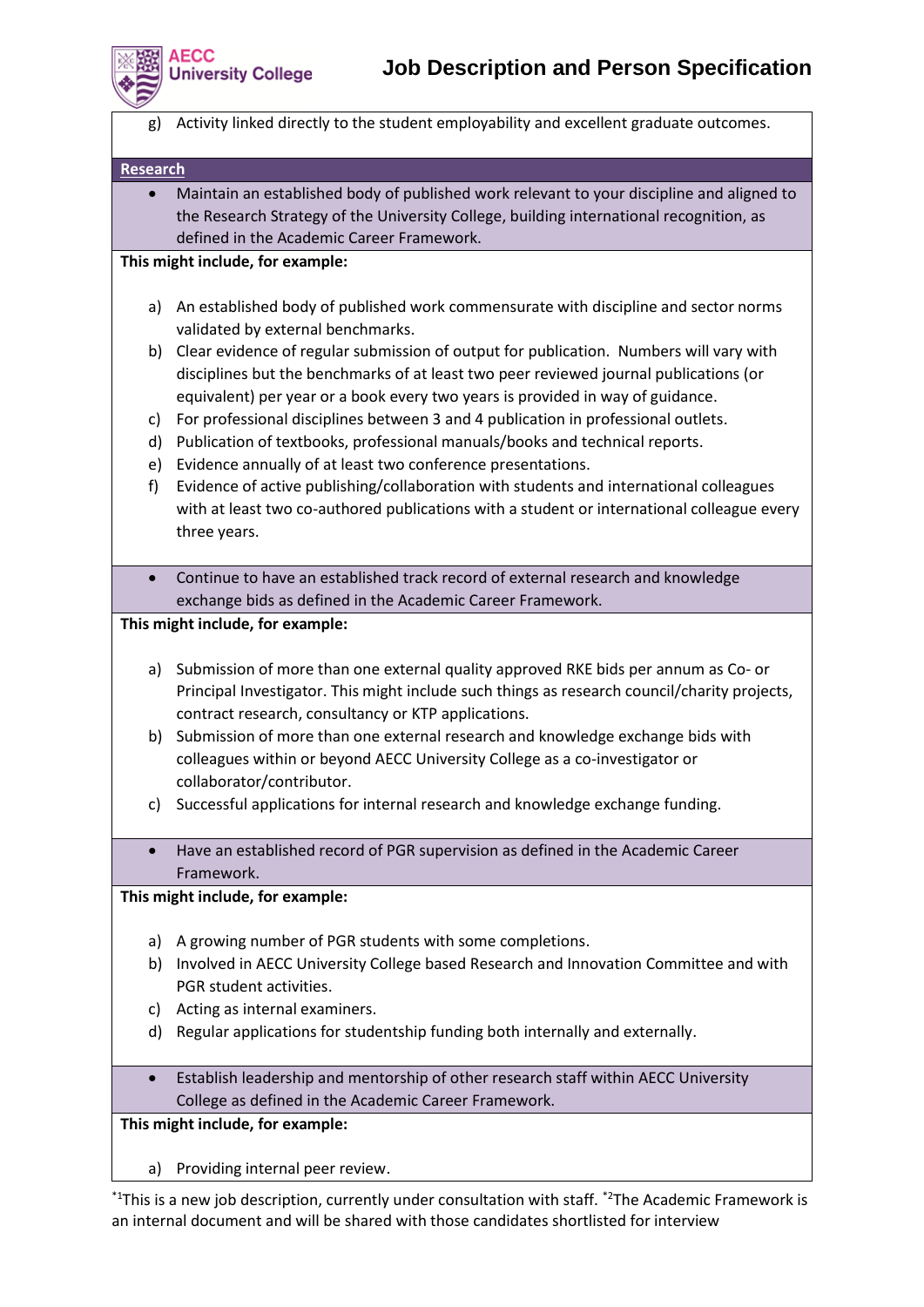

**AECC** 

- b) Active participation in the relevant research themes.
- c) Serving on relevant research committees.
- d) Attending School research events.
- Make an established and externally recognised contribution to your academic subject as defined in the Academic Framework.

#### **This might include, for example:**

**University College** 

- a) Journal reviewer for a range of different journals.
- b) Participating in the organisation conference/workshops.
- c) Editing collected works, conference proceedings and special issues.
- d) Member of academic committee for learned societies.

#### **Professional Practice**

• Maintain an established contribution to professional practice in your subject area at regional/national level as defined in the Academic Framework.

# **This might include, for example:**

- a) Practicing as a professional either through AECC University College as a consultant or in private practice with contractual approval.
- b) Holding relevant professional qualifications outside education and research.
- c) Recognition by a professional body as a practicing professional; e.g. chartered status or similar peer/client assessed professional accreditation.
- d) Maintain own professional qualifications/accreditation through a programme of CPD activity.
- e) Programme of personal self-development around leadership.
- f) Business/industry or other non-academic secondments.
- Maintain an established contribution to professional practice in your subject area through engagement and thought-leadership with business/industry and professional or government bodies at a regional/national level as defined in the Academic Framework.

#### **This might include, for example:**

- a) Membership of regional/ national professional bodies and participation in working groups and committees.
- b) Development of impact case studies suitable for REF or for use in external promotion.
- c) Invited speaker at regional business/industry or other relevant non-academic events.
- d) Participation via the use of appropriate media tools, in conjunction with the Marketing team at AECC University College, in the dissemination of research, academic learning or appropriate critical comment.
- Maintain an established public and professional engagement involving the dissemination of research or education and practice to business or industry, government bodies, schools and colleges and the general public at a regional and national level as defined in the Academic Framework.

#### **This might include, for example:**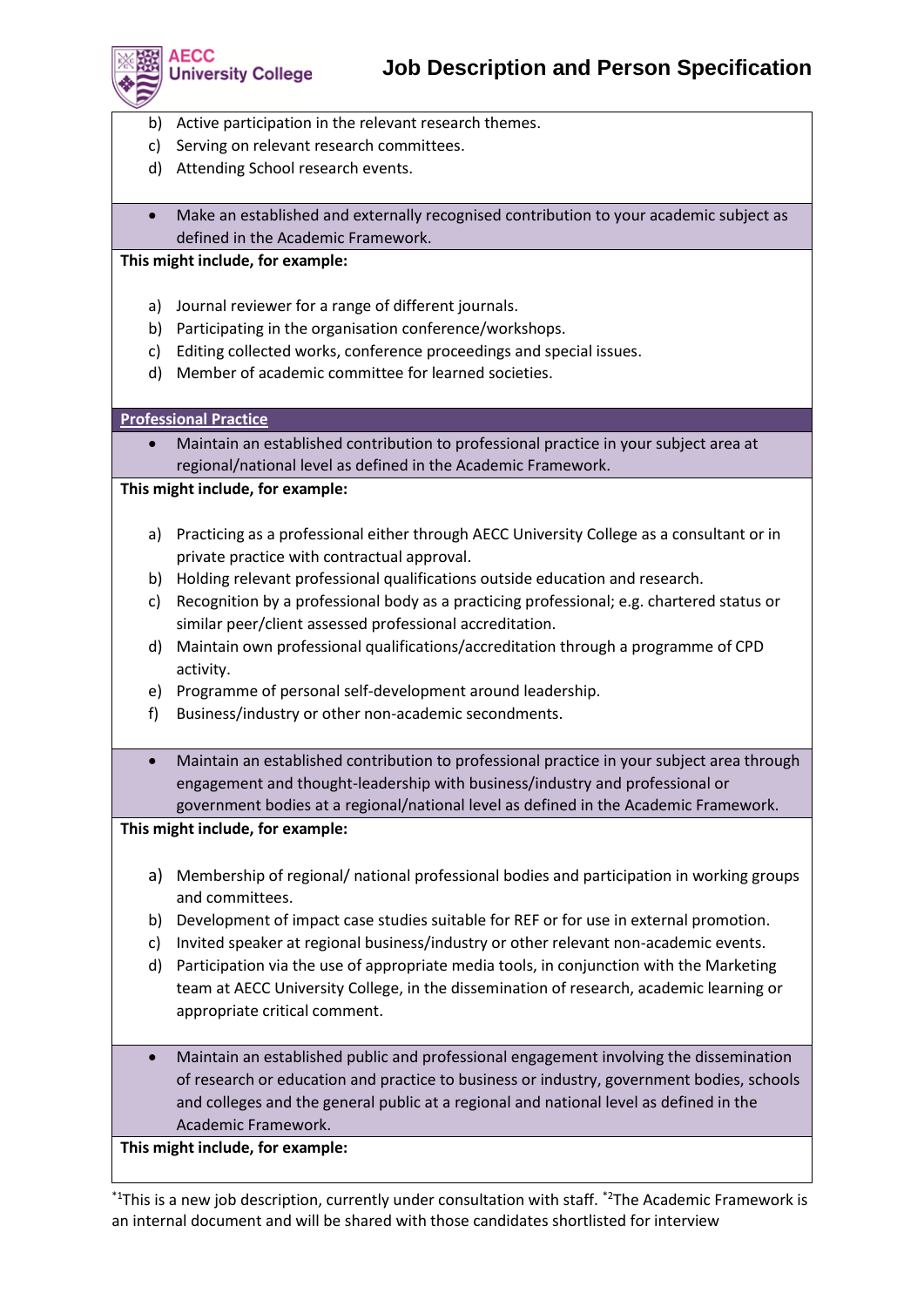# **Job Description and Person Specification**



**AECC** 

**University College** 

- a) Participation, organisation/leadership in/of school/college outreach activity promoting a subject area, profession and HE participation.
- b) Participation in public engagement sessions.
- c) Speaking to amateur groups and special interest societies.
- d) Participation/leadership in/of professional workshops, conferences and briefings.
- e) Participation/leadership in/of business/industry briefing events.
- Maintain an established contribution to the organisation of professional practice activity within AECC University College as defined in the Academic Framework.

# **This might include, for example:**

- a) Engaging in alumni activity.
- b) Development and support of placement opportunities and activity including undertaking relevant coordinating roles within Schools.
- c) Activity linked directly to the student employability and excellent graduate outcomes agenda.
- d) Clear evidence of acquisition of professional/business/industry needs/intelligence and its use to inform either personal research and education or that of others.

# **Additional Duties:**

- Undertake any other duties as assigned by the Head of School.
- To demonstrate support for the University College's commitment to equal opportunities and its Equality, Diversity and Inclusion Policy.
- To undertake other activities identified from time to time commensurate with the level of the post, as defined in the Academic Framework.
- Occasional weekend or out of hours work may be required to support specific projects e.g. Open Days.
- To undertake and co-ordinate administrative duties as required by the Head of School.
- Maintain a personal development plan in line with agreed annual review.

| <b>Selection Criteria</b>                                                                                                             | Essential/<br><b>Desirable</b> |
|---------------------------------------------------------------------------------------------------------------------------------------|--------------------------------|
| <b>Education, Training and Qualifications</b>                                                                                         |                                |
| An appropriate undergraduate and/or postgraduate qualification                                                                        | E                              |
| Relevant professional qualifications and/or current registration of a Professional                                                    |                                |
| Statutory Regulatory Body, PSRB (if applicable) relevant to HCPC accredited courses (if<br>applicable).                               |                                |
| Doctoral qualification/doctoral candidate                                                                                             |                                |
| Postgraduate qualification in Education or Fellowship of the Higher Education Academy<br>or significant experience in education       |                                |
| Commitment to obtaining a relevant Doctorate or professional qualification in<br>Education within an agreed timescale (if applicable) |                                |
| <b>Skills and Knowledge</b>                                                                                                           |                                |
| An established ability to use a variety of suitable assessment techniques, in-class, online<br>and using simulation                   | F                              |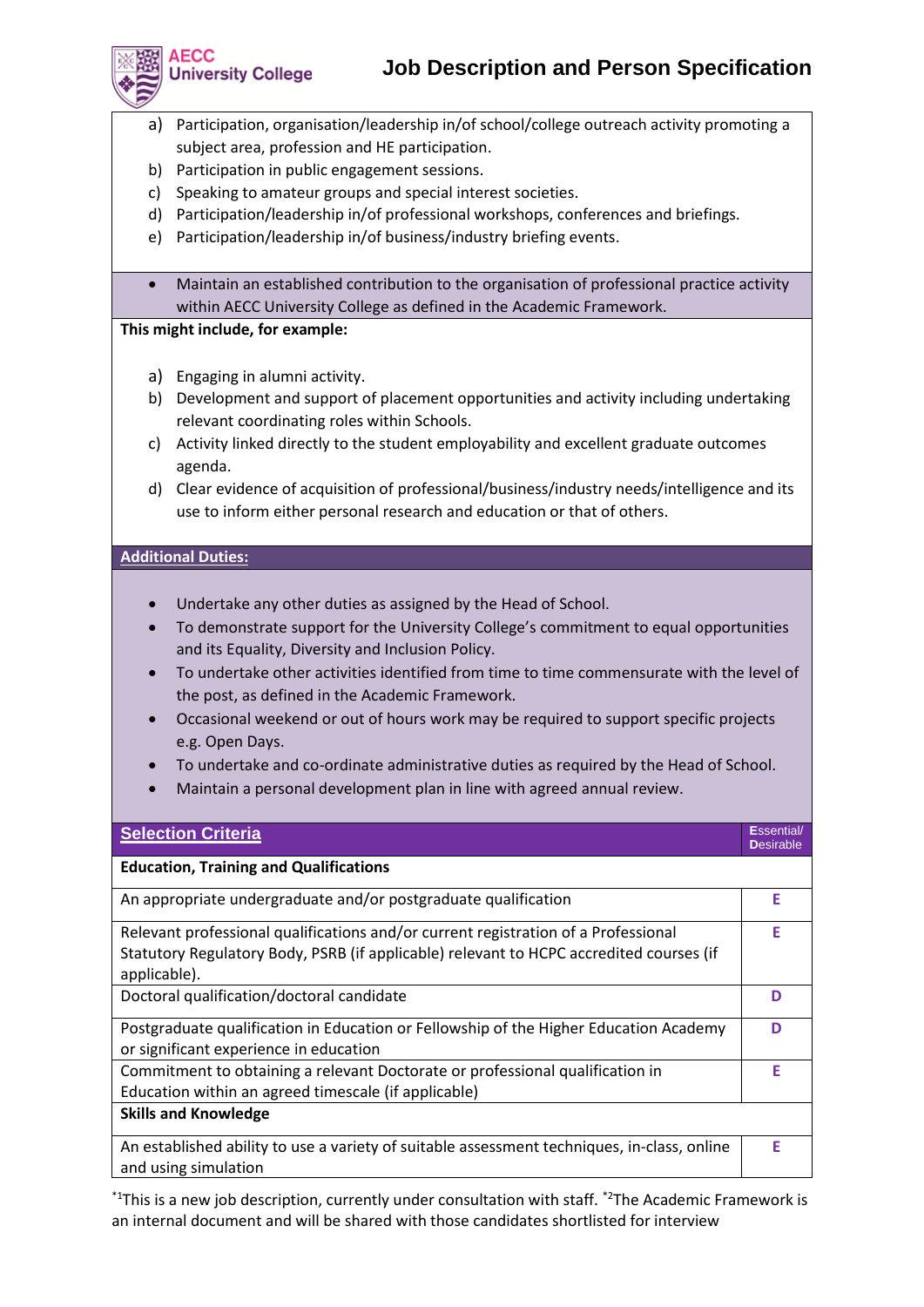

# **Job Description and Person Specification**

| Established knowledge of relevant developments in learning and teaching practices,<br>including programme validation and, if applicable, professional body requirements                    |    |
|--------------------------------------------------------------------------------------------------------------------------------------------------------------------------------------------|----|
| An established reputation in own discipline for excellence in learning and teaching,<br>research and/or professional practice                                                              |    |
| An established knowledge of local, national and international stakeholders to expand<br>our collaborations in education, research and professional practice                                |    |
| An established ability to develop and deliver proposals and bids for external funding                                                                                                      |    |
| Established activity within Research and/or Professional Practice with clear evidence of<br>such                                                                                           |    |
| Established experience in administering taught programmes and procedures                                                                                                                   |    |
| Established experience of provide guidance, support, supervision and assessment of<br>students                                                                                             |    |
| Highly developed communication and interpersonal skills                                                                                                                                    |    |
| Effective team-working on projects and establishing leadership                                                                                                                             |    |
| <b>Practiced IT skills</b>                                                                                                                                                                 | E  |
| <b>Experience</b>                                                                                                                                                                          |    |
| Established evidence of experience in education and research or education and<br>professional practice                                                                                     | E  |
| Evidence of established leadership within Higher Education, private practice or an NHS<br>setting                                                                                          |    |
| Development of successful learning, teaching and assessment activities including<br>lecturing, small group seminars, problem-based learning, simulation and clinical skills<br>development |    |
| Established teaching experience in higher education                                                                                                                                        | E  |
| Contributed to research publications in peer reviewed journals                                                                                                                             | E  |
| Taking part in staff development sessions                                                                                                                                                  | Е  |
| Preparing documents as part of a team and as the lead for external submission                                                                                                              | E  |
| An established track record of external funding                                                                                                                                            | Ŀ. |
| <b>Personal Attributes</b>                                                                                                                                                                 |    |
| Caring, Professional, Passionate, Inclusive, Collaborative                                                                                                                                 | Е  |
| Excellent interpersonal skills with staff, students and external stakeholders                                                                                                              | E. |
| Drive and energy to deliver targets in a fast-paced environment;                                                                                                                           | Е  |
| An ability to adapt and work flexibly to meet the demands of the Strategic Plan, Fit for<br>the Future                                                                                     |    |
| Maintain an outstanding student educational experience, be professional and reflective                                                                                                     | E  |
| <b>Abilities</b>                                                                                                                                                                           |    |
| Enhance the University College community and contribute to the development of the<br>institution                                                                                           |    |
| Commitment to developing academic excellence and an outstanding student<br>experience                                                                                                      |    |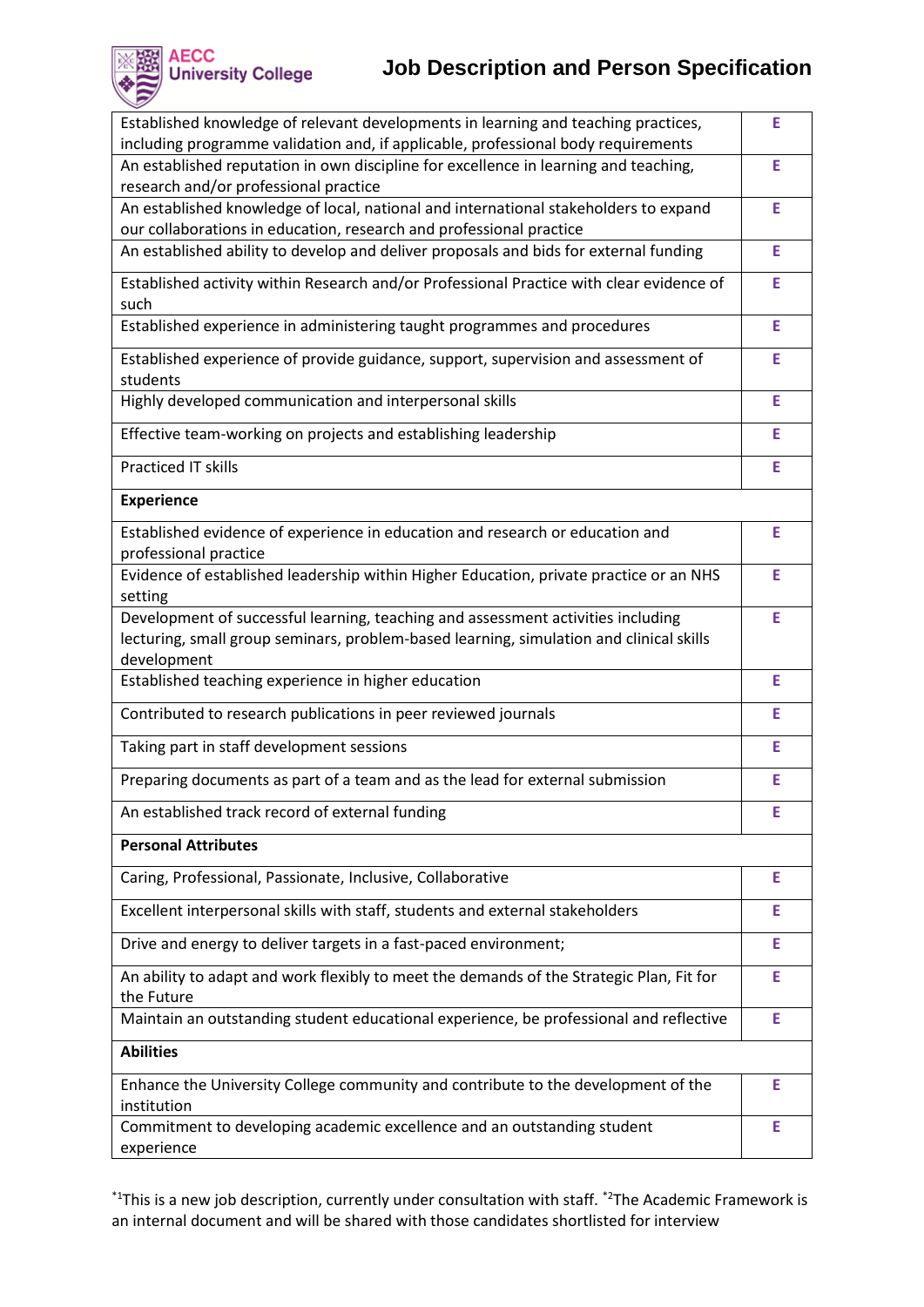

| Self-motivated, proactive and innovative |  |
|------------------------------------------|--|
| Embrace change and personal development  |  |